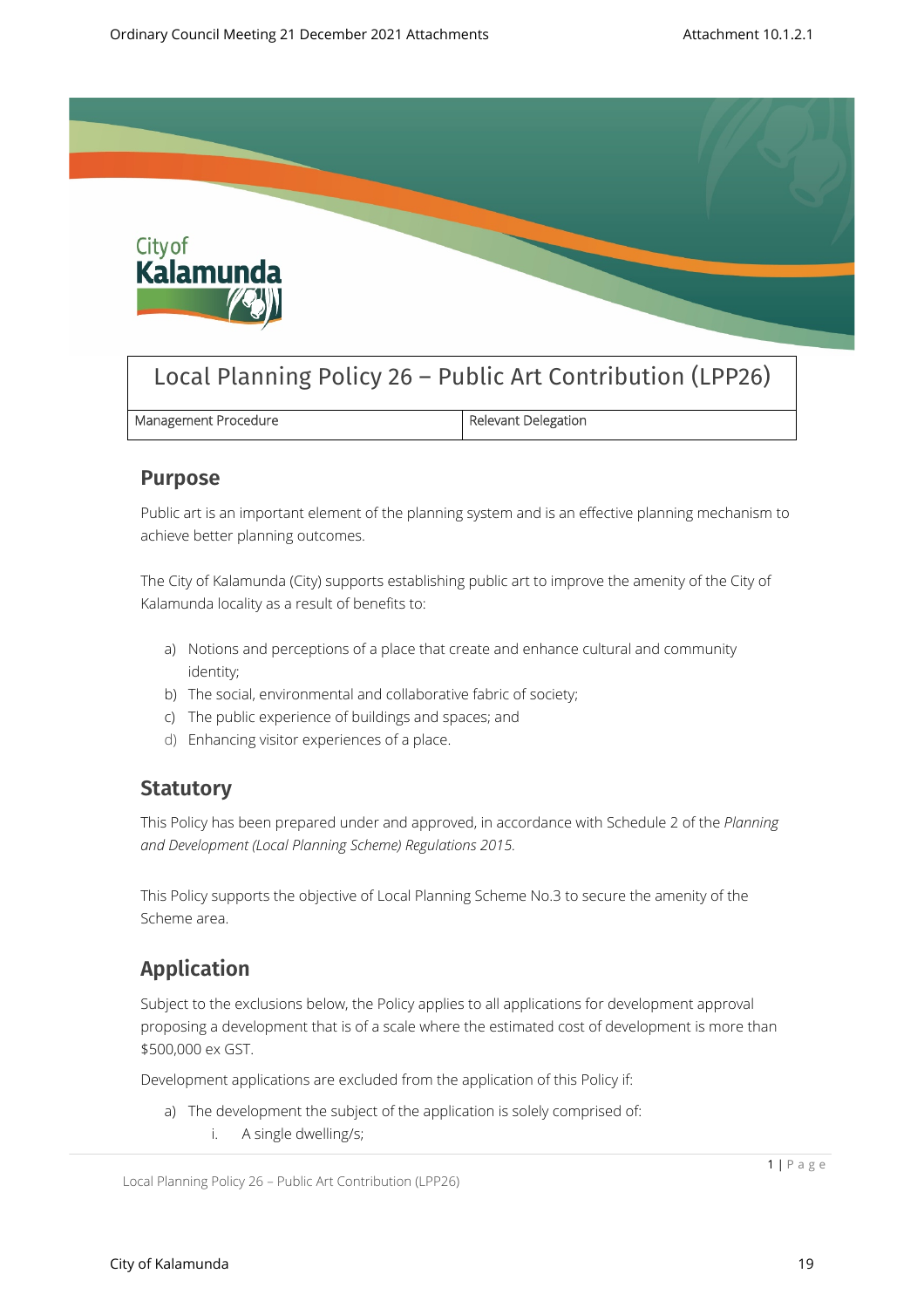

- ii. A grouped or multiple dwelling development with less than 10 dwellings; or
- iii. A rural development in the rural zones, excluding tourism related development.

#### **OR**

b) It is demonstrated to the satisfaction of the City that the provision of public art is not reasonably necessary having regard to the purpose and objectives of this Policy referred to in Part 1 above and Part 4c) below.

## **Objectives**

- a) The objective of this Policy is to require contributions to public art as part of public and private developments in order to have public art established throughout the Scheme Area concurrently and proportionately with the future development of the City.
- b) This Policy provides for delivering the benefits of public art, including those noted in the Purpose above, by facilitating the installation of public art as part of development that is –
	- i. Of a scale that is both meaningful and proportionate to the scale of the development; and
	- ii. Able to be appreciated by employees of or visitors to the development, passers-by or members of the public.
- c) All development to which this Policy applies (Contributing Development) is considered to give rise to a need for the provision of public art in accordance with this Policy, on the basis that one or more of the following criteria is satisfied –
	- i. The development is visible to the public beyond the development site; and/or
	- ii. The provision of public art will improve the amenity of the locality having regard to the matters identified in Part 1 above; and/or
	- iii. The provision of public art will be complementary to the built form environment created by the development.
- d) An approval of a development application to for a Contributing Development is to be conditional on providing a contribution to public art in accordance with this Policy (Art Contribution).
- e) This Policy recognises the delivery of public art and the associated benefits can be achieved through various arrangements as part of a development, and the Policy provides relevant options for developers.

## **Policy Provisions**

#### 1. **Public Art Contribution**

a) Art Contributions are to be completed in conjunction with construction of the Contributing Development and prior to the occupation of the Contributing Development unless otherwise agreed in writing by the City.

Local Planning Policy 26 – Public Art Contributions (LPP26)

2 | P a g e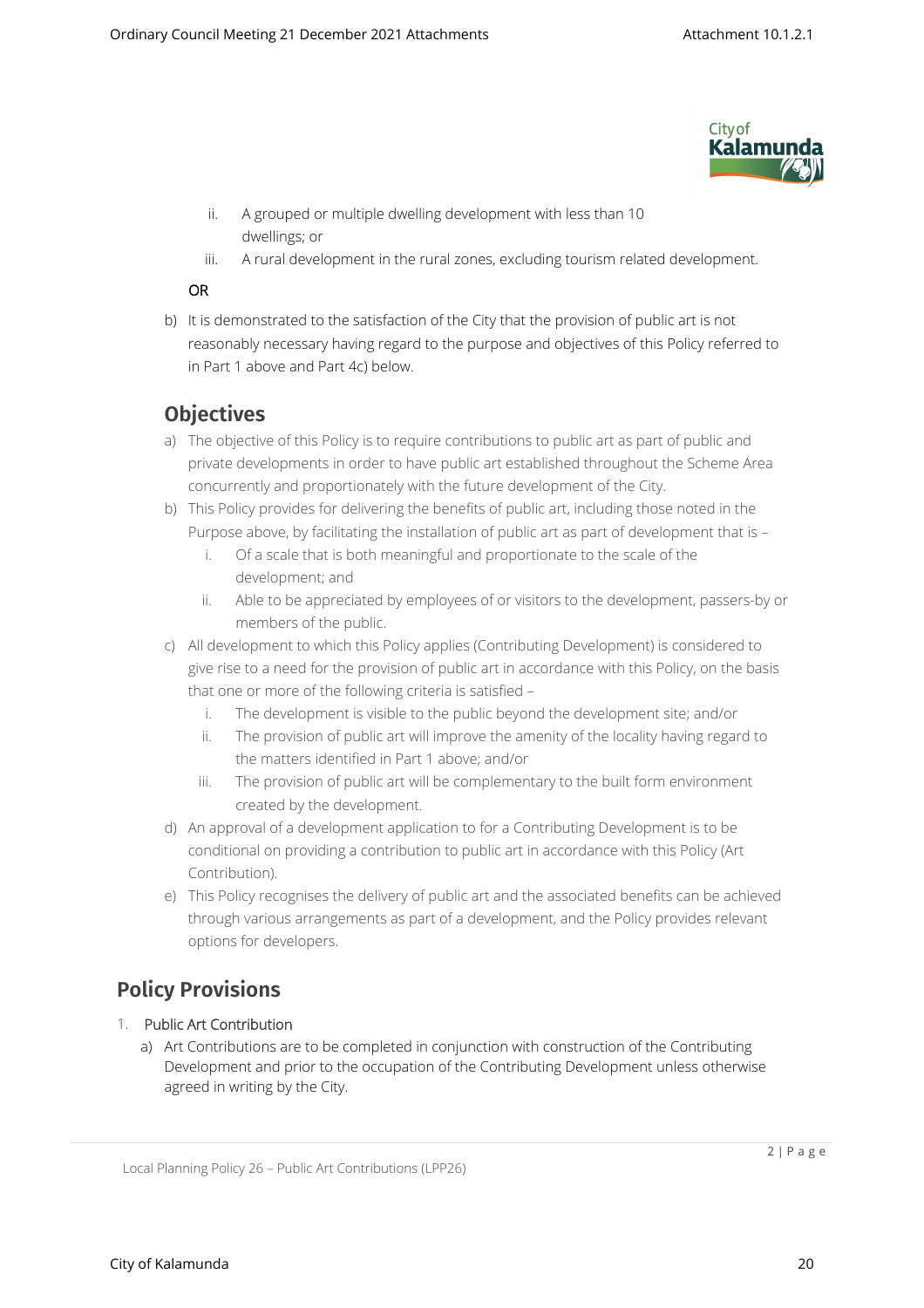

- b) Art Contributions are to be of a value equating to at least one percent (1%) of the total estimated cost of development (including the budgeted costs for contingencies) and up to a maximum contribution of \$250,000 ex GST. The value of an Art Contribution is to be clearly measurable by reference to the costs, at a fair market rate, associated with completing the Art Contribution, including but not limited to artist fees, materials, logistics and installation.
- c) An Art Contribution is to comprise either:
	- i. A public art installation on-site as part of the Development involving the engagement of a professional artist to carry out the art work (**On-Site Contribution**);
	- ii. A cash-in-lieu contribution to the City's Public Art Fund for the funding of a public art installation consistently with this Policy and the City's Public Art Master Plan (**Cash Contribution**); or
	- iii. The inclusion of "Design Excellence" through the building design of the Development (**Design Contribution**), subject to:
		- The City's approval; or
		- Following consideration of the City's Design Review Panel's assessment and recommendation under the United Kingdom's Centre for Architecture and the Built Environments principles of good design.

#### 2. **On-Site Contributions**

- a) An On-Site Contribution is to be subject to the engagement of, and carried out by, a professional artist as part of the Contributing Development, and is to:
	- i. Be on-site as a component of the development;
	- ii. Be in a publicly accessible area; and
	- iii. Consistent with the requirements of this Policy, City's Public Art Master Plan and approved by the City.
- b) As part of the City's determination of the Development Application, there is to be a determination of a proposed On-site Contribution for consistency with this Policy.
- c) Failing an On-Site Contribution's consistency with this Policy, the Contributing Development is required to provide an Art Contribution comprising a different contribution arrangement in compliance with this Policy.

#### 3. **Cash Contributions**

- a) A Cash Contribution by a payment of cash to the Public Art Fund (in lieu of an On-Site Contribution or other Art Contribution), is to be held to fund a public art installation in the locality of the Contributing Development, as commissioned by the City in accordance with this Policy and the City of Kalamunda Public Art Master Plan.
- b) The City is to commission public art from the funds paid in relation to one or more developments expediently following the commencement of the use of the Contributing Development. Following both:

Local Planning Policy 26 – Public Art Contributions (LPP26)

3 | P a g e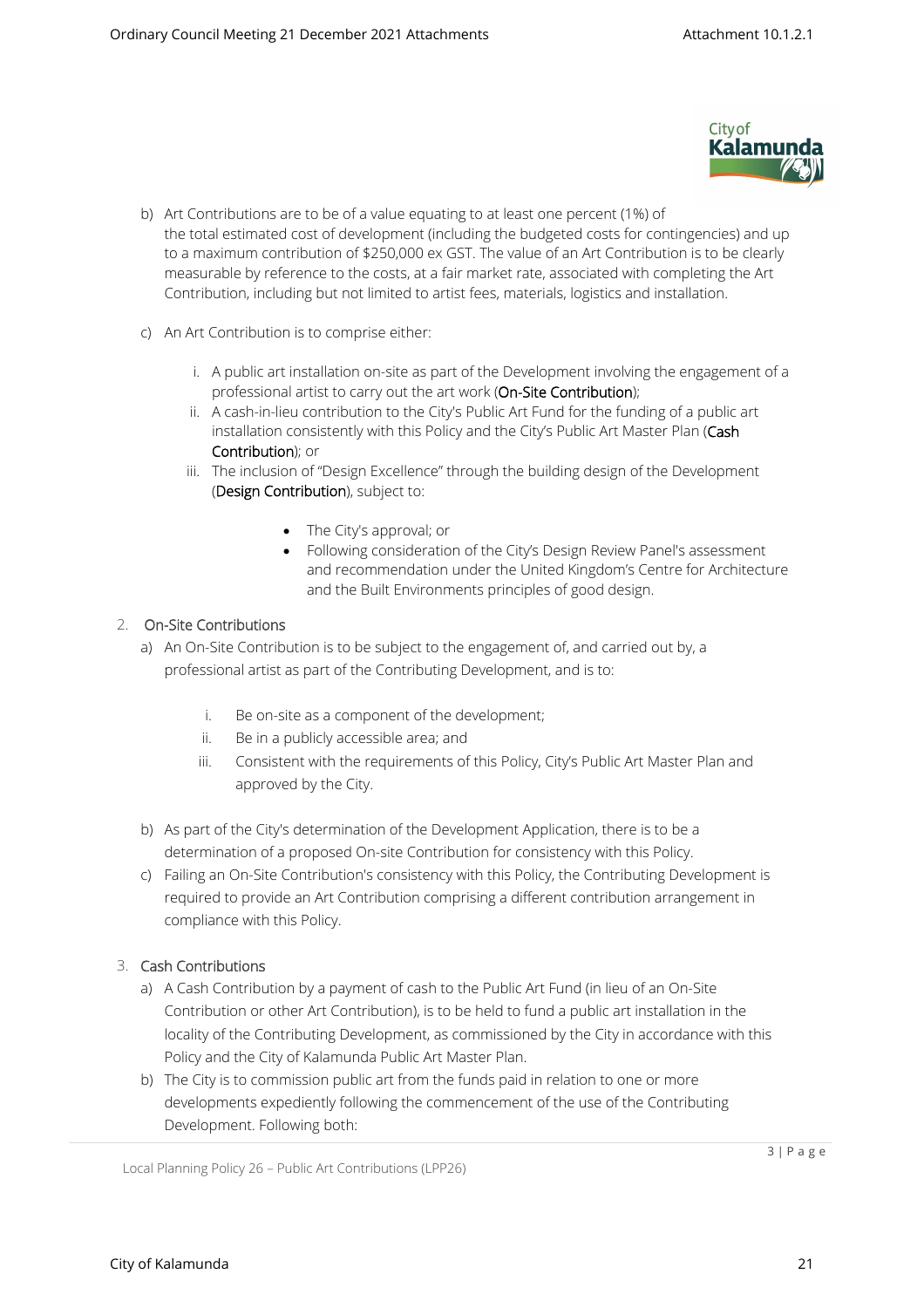

- i. The payment of the Cash Contribution; and
- ii. The commencement of the use of the Contributing Development.

The City may await the development and payment of the Cash Contribution for proposed, or likely imminently proposed, Contributing Development/s in order to commission a more comprehensive or detailed public art installation in the locality and in accordance with the Public Art Master Plan.

c) Art Contributions which equate to \$30,000 or less are recommended to be paid as cash-in-lieu to the Public Art Fund to achieve more comprehensive or detailed Public Art projects in the locality because a consolidated public art outcome may have a greater impact than smaller individual contributions.

#### 4. **Design Contributions**

a) On receipt of a Development Application and accompanying Public Art Report proposing a Design Contribution, the City may refer it to its Design Review Panel for assessment and recommendation under the United Kingdom's Centre for Architecture and the Built Environments principles of good design.

[The principles of inclusive design: they include you \(designcouncil.org.uk\)](https://www.designcouncil.org.uk/sites/default/files/asset/document/the-principles-of-inclusive-design.pdf)

- b) As part of the City's determination of the Development Application, there is to be a determination of whether to approve the Design Contribution following consideration of the Design Review Panel's assessment and recommendation.
- c) Failing the City's approval of a Design Contribution, the Contributing Development is required to provide an Art Contribution comprising a different contribution arrangement in compliance with this Policy.

#### 5. **Public Art Requirements**

- a) Public art for the purpose of this Policy is to be consistent with the following:
	- i. Be produced by a professional artist or artists;
	- ii. Be in a location where it will be visible from the public realm for the life of the artwork; including from the adjacent public street/s, public pathway/s and/or public open space;
	- iii. Be low maintenance, robust, durable and resistant to vandalism in nature; and
	- iv. Provide a plaque or similar item installed on or nearby the public art which details the name of the installation, the artist and date the art was installed.
	- b) The following is a non-exhaustive list of examples that may be appropriate for the purpose of public art under this Policy:
		- i. Stand-alone sculptural works of art;
		- ii. Artistic objects displayed or showcased in a public space such as a sculpture, or moving image projection;

Local Planning Policy 26 – Public Art Contributions (LPP26)

4 | P a g e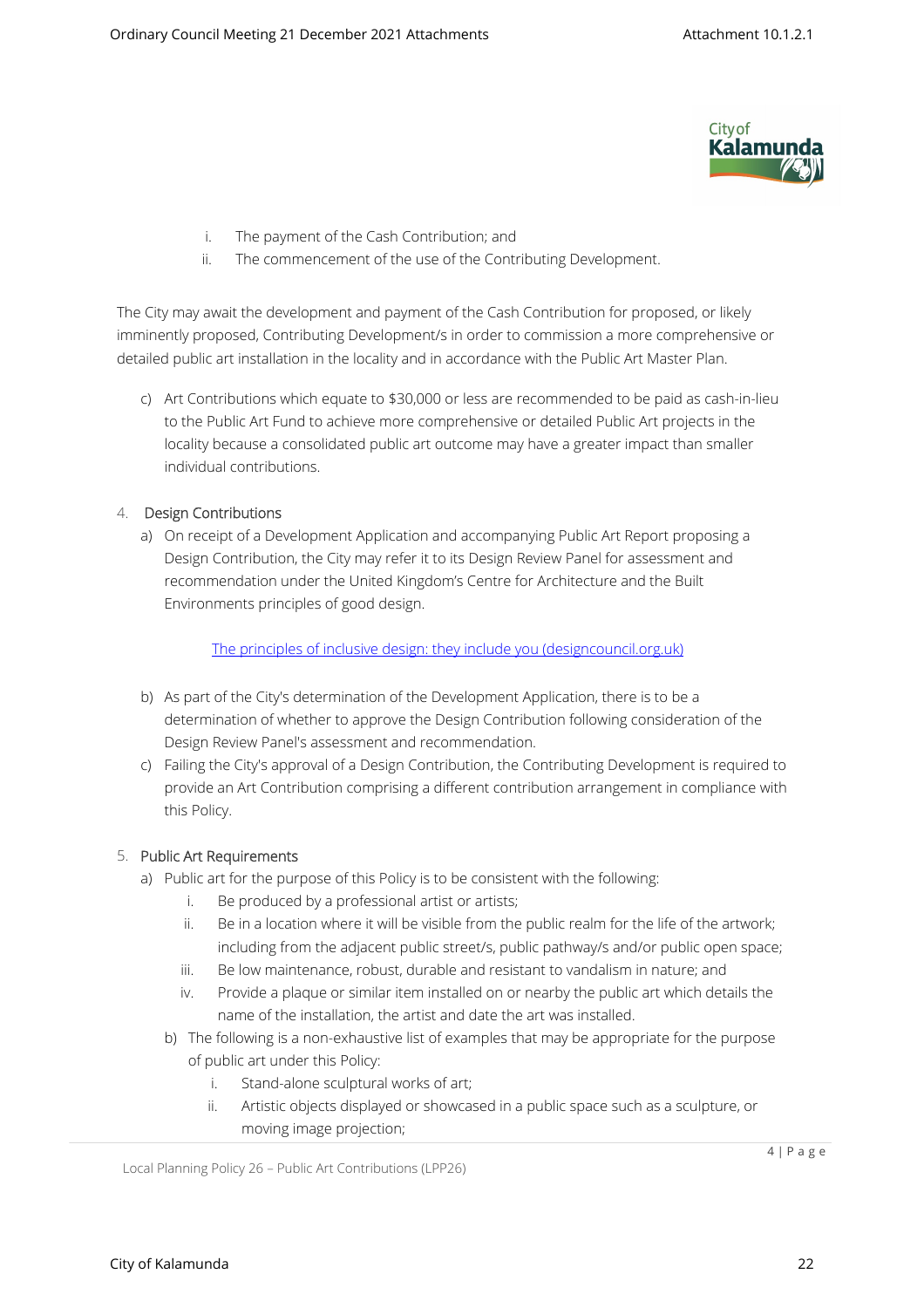

- iii. Murals, tiles, mosaics or bas-relief covering walls, floors and walkways;
- iv. Multi-dimensional works which are freestanding or wall-supported;
- v. Community art projects coordinated by a professional artist;
- vi. Artworks that identify or interpret a significant site, person, community, history or event such as an interpretive marker, heritage trail or monument; and
- vii. An artist's conceptual contribution to the planning and design of the public domain such as a playground design or street furniture.
- c) The following is a non-exhaustive list of examples that are not public art under this Policy:
	- i. Business logos, wording or names related to the development;
	- ii. Directional elements such as super-graphics, signage or colour coding;
	- iii. "art objects" which are mass produced such as fountains, statuary or playground equipment;
	- iv. "off the shelf" art reproductions;
	- v. Stand-alone laser cut panels;
	- vi. Landscaping or generic hardscaping elements which would normally be associated with the development;
	- vii. Internal public art treatments to internal staff areas not viewed from the public realm
	- viii. Services or utilities necessary to operate or maintain artworks; and
	- ix. Temporary and ephemeral art installations such as performance art, music, dance or exhibitions which result in short-term impact Art that requires significant ongoing curation and maintenance costs borne by the City.

#### 6. **Development Applications and Public Art Report**

Development Applications that propose a development that this Policy is applicable to, must:

- a) Specify the proposed arrangement for the Art Contribution, in accordance with this Policy; and
- b) Include a report with:
	- i. The appropriate detail on the Art Contribution (Public Art Report).
	- ii. Justification of the proposed Art Contribution's merits and advancement of this Policy's objectives.

With respect to an On-Site Contribution, a Public Art Report must include:

- a) The artist's qualifications, experience and suitability;
- b) A detailed plans of the artwork;
- c) A description of the artwork, including the motivation behind it and its meaning;
- d) Cost calculations for the artwork;
- e) An explanation of any ongoing maintenance for the art; and
- f) Details of proposed ongoing curation and maintenance costs.